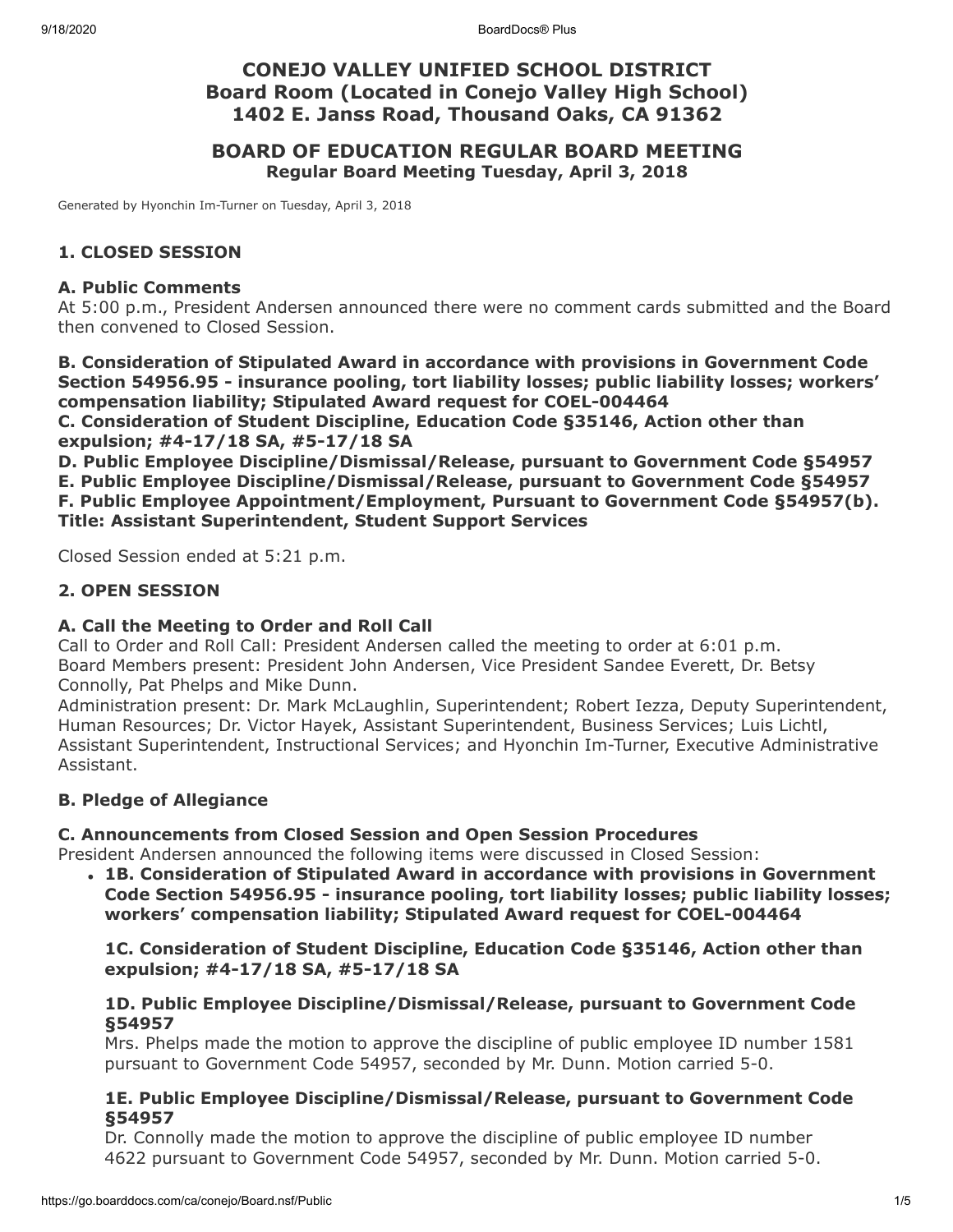# **1F. Public Employee Appointment/Employment, Pursuant to Government Code §54957(b). Title: Assistant Superintendent, Student Support Services**

# **D. Approval of the Agenda**

Mrs. Phelps made the motion to approve the Agenda with the adjustment of pulling items C & D under the Consent Agenda, seconded by Mr. Dunn. President Andersen asked if there was any discussion, which there was none. Motion carried 6-0, with the sixth vote from Laurel Lyman, the student reporter from Century Academy.

# **E. Reports from Student Reporters**

Century Academy: Laurel Lyman Conejo Valley High School: Joe Cardenas Newbury Park High School: Allison Gennette Thousand Oaks High School: Katelyn Barker Westlake High School: Marissa Huang

Students reported on: Moorpark College Career Tech Education, annual art show, student athletes, athletic competitions, college acceptances, new students, graduations, graphic arts class, dance team championships, stunt cheer competitions, March Madness activities, ASG Constitution, prom, dance in Physical Education, orchestra event, jazz band concert, graduation activities, newly appointed ASG Board Officers, Kindness Week, and blood drives.

# **F. Reports from Parent Support Organizations**

Conejo Council PTA (CCPTA), Paula Nathan, President, was absent.

Conejo Schools Foundation (CSF), Mike Soules, President, substituted by Cindy Goldberg, Executive Director, spoke about the All District Music Festival, which premiered that evening and invited Board members. She then spoke about the Foundation's Get Ahead Program.

District Advisory Council (DAC), Cindy Goldberg, President, spoke about the social emotional wellbeing of students, DAC's nominating committee being voted in, Dr. Chamberlain's presentation on program progress and increase in need for social emotional professionals, a presentation from Ashley Cooper and peer mentors on suicide prevention training; stations during DAC meeting to discuss stress on students, classes to relieve stressors, interventions; weekly parent education classes, Breakthrough, school safety, suggestions to improve schools and programs, and physical activity as credit for Physical Education.

# **G. Comments - Public**

President Andersen announced there was one comment card submitted:

Anita Schmidt spoke about *The Absolutely True Diary of a Part-Time Indian* and the author, Sherman Alexie.

# **H. Comments - Board of Education**

Mrs. Phelps spoke about attending The Battle of the Books competition with her grandchildren. President Andersen spoke about attending the Ventura County Science Fair.

# **I. Comments - Superintendent**

Dr. McLaughlin spoke about Sequoia's new podcast and congratulated Sycamore on being selected as a 2018 California Distinguished School.

# **3. ACTION ITEMS – GENERAL – HUMAN RESOURCES**

# **A. Approval of Amendments to Administrative Regulation 4144/4244/4344 - Complaints**

Mr. Dunn made the motion to approve, seconded by Mrs. Phelps. President Andersen asked if there was any discussion, which there was none. Motion carried 5-0.

# **B. Approval of Replacement of Board Policy 4119.21 / 4219.21 / 4319.21 – Professional Standards**

Mrs. Phelps made the motion to approve, seconded by Dr. Connolly. President Andersen asked if there was any discussion, which there was none. Motion carried 5-0.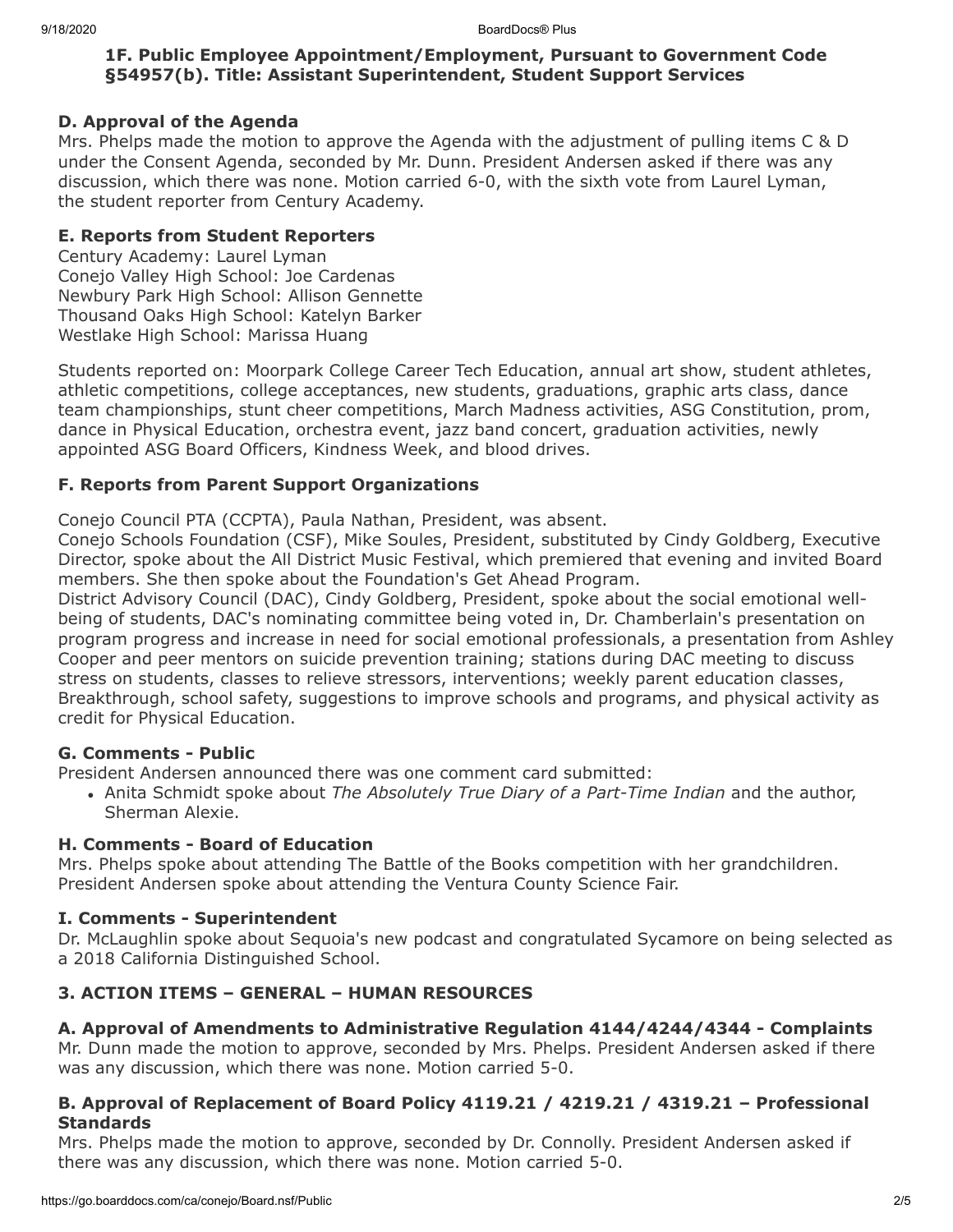## **C. Layoff Resolution #17/18-11: Reduction/Elimination of Classified Positions - Child Development / NfL**

Mrs. Everett made the motion to approve, seconded by Mr. Dunn. President Andersen asked if there was any discussion, which there was none. Motion carried 5-0.

# **4. ACTION ITEMS – GENERAL – INSTRUCTIONAL SERVICES**

## **A. Approval of Amendments to Board Policy and Administrative Regulation 5141.52 - Suicide Prevention**

Mrs. Phelps made the motion to approve, seconded by Mr. Dunn. President Andersen asked if there was any discussion. Dr. Connolly spoke of concern with the word "postvention" being in the policy without defining it as well as, with number one in Measures and Strategies that does not include principals in the training. She then suggested inserting the definition of postvention from the administrative regulation to the board policy. Mr. Dunn requested that the cost be provided for mandating training for all principals. Mrs. Everett then commented on number four under Staff Development. Dr. Connolly commented on re-evaluating the Intervention process on page four. Mr. Andersen spoke about a threat versus an attempt and suggested separating the steps for each. Dr. McLaughlin verified both to come back for another reading. Mrs. Phelps made the motion to table Board Policy and Administrative Regulation 5141.52, seconded by Mr. Dunn. Motion carried 5-0.

# **B. Approval of Amendments to Board Policy 5144 - Discipline**

Mr. Dunn made the motion to approve, seconded by Dr. Connolly. President Andersen asked if there was any discussion. Mrs. Everett commented on the disciplinary rules on page two. Dr.McLaughlin spoke of the District Student Parent Handbook and verified consistency with the Parent Teacher Handbook. Mrs. Everett then inquired about the yearly report from the Superintendent to which Mr. Lichtl suggested presenting a yearly update at the beginning of each school year and also spoke about discipline in the student handbook. Mrs. Everett requested that the update presentation include positive strategies and have professionals talk about those experiences. President Andersen inquired about schools having different rules to which Mr. Lichtl responded. Motion carried 5-0.

# **5. ACTION ITEMS – GENERAL – BUSINESS SERVICES**

No Items.

# **6. ACTION ITEMS - GENERAL - BOARD OF EDUCATION**

# **A. Approval of Assistant Superintendent of Student Support Services Contract**

Dr. Connolly made the motion to approve, seconded by Mrs. Everett. President Andersen highlighted specific terms of the contract. Mr.s Phelps clarified the prorated salary. Motion carried 5-0. Lisa Miller, new Assistant Superintendent of Student Support Services, approached the podium and thank the Board, administration and community. She then spoke about student services, building relationships and staying very focused on meeting students' needs.

# **7. ACTION ITEMS – CONSENT**

- **A. Approval of Minutes**
- **B. Personnel Assignment Orders**
- **C. Stipulated Agreement Student #4-17/18 SA (pulled)**
- **D. Stipulated Agreement Student #5-17/18 SA (pulled)**
- **E. Overnight Trip Request TOH AP Photo Club**
- **F. Overnight Trip Request WHS FBLA**
- **G. Approval of Purchase Order Report (PO's exceeding \$5,000)**
- **H. Disposal of Surplus and Obsolete Equipment**
- **I. Measure I: Change Order #1 AV Projector and Interactive Display Various Sites - CDW Government, LLC**
- **J. Measure I: Notice of Completion Classroom Renovations Glenwood Elementary School - David Atkin Construction, Inc.**
- **K. Approval of Compromise and Release and/or Stipulated Award**
- **L. Approval of Contract Ventura County Star**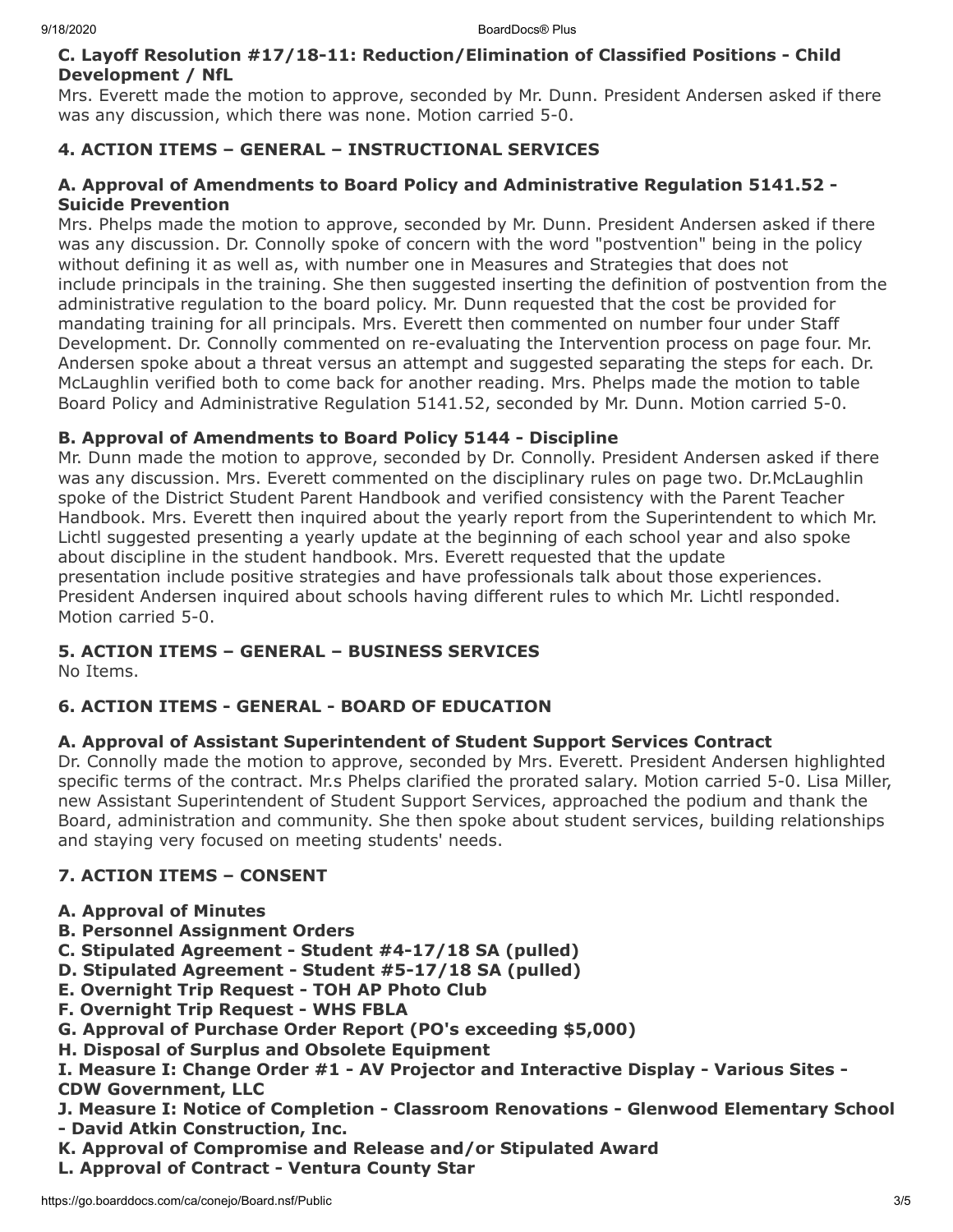Mrs. Phelps made the motion to approve the Consent Agenda, seconded by Dr. Connolly. President Andersen asked if there was any discussion, which there was none. Motion carried 5-0.

# **8. INFORMATION/DISCUSSION ITEMS – GENERAL – HUMAN RESOURCES**

#### **A. Receipt of the 2017-2018 Proposal for Reopener Collective Bargaining Negotiations Co-Submitted by the Conejo Valley Unified School District and the United Association of Conejo Teachers (UACT)**

President Andersen asked if there was any discussion. Mr. Iezza commented on being closer, possibly April, early May.

# **B. Approval of Agreement Between the Conejo Valley Unified School District and Grand Canyon University - Student Teacher Program**

President Andersen asked if there was any discussion, which there was none.

# **9. INFORMATION/DISCUSSION ITEMS – GENERAL – INSTRUCTIONAL SERVICES**

# **A. Approval of Amendments to Board Policy 6146.1 - High School Graduation Requirements**

President Andersen asked if there was any discussion. Dr. Connolly inquired about the mathematics course requirements and inquired of the District offers an alternative to Algebra I to which Mr. Lichtl responded. Dr. Connolly then mentioned state-recognized alternatives that other schools provide as options. Mrs. Everett inquired on the number of students who need to retake the Algebra I course to which Mr. Lichtl responded.

#### **B. Approval of Amendments to Administrative Regulation 6173.1 - Education for Foster Youth**

President Andersen asked if there was any discussion, which there was none.

# **10. INFORMATION/DISCUSSION ITEMS – GENERAL – BUSINESS SERVICES**

#### **A. Resolution #16/17-22: Authorizing the Borrowing of Funds for Fiscal Year 2017-2018 and the Issuance and Sale of One or More Series of 2018-2019 Tax and Revenue Anticipation Notes (TRANs)**

President Andersen asked if there was any discussion, which there was none.

# **B. 2018-19 District Fee Review: School Lunch Menu Pricing**

President Andersen asked if there was any discussion, which there was none.

#### **C. 2018-19 District Fee Review: Civic Center Fees**

President Andersen asked if there was any discussion, which there was none.

#### **D. Approval of Agreement with the Ventura County Office of Education/Career Education Center**

President Andersen asked if there was any discussion. Dr. Hayek commented on opening up four internship positions for current students. Dr. Connolly thanked staff for taking on this expansion of internship and creating a great opportunity to learn more about recruitment, then commented on the program being great for District employees.

#### **E. 2018-19 District Fee Review: Transportation Fees**

President Andersen asked if there was any discussion, which there was none.

# **11. INFORMATION/DISCUSSION ITEMS - GENERAL - BOARD OF EDUCATION**

#### **A. Second Read - Approval of Amendments to Board Bylaw 9123 - Clerk**

President Andersen asked if there was any discussion, which there was none.

# **B. Second Read - Approval of Amendments to Board Bylaw 9124 - Attorney**